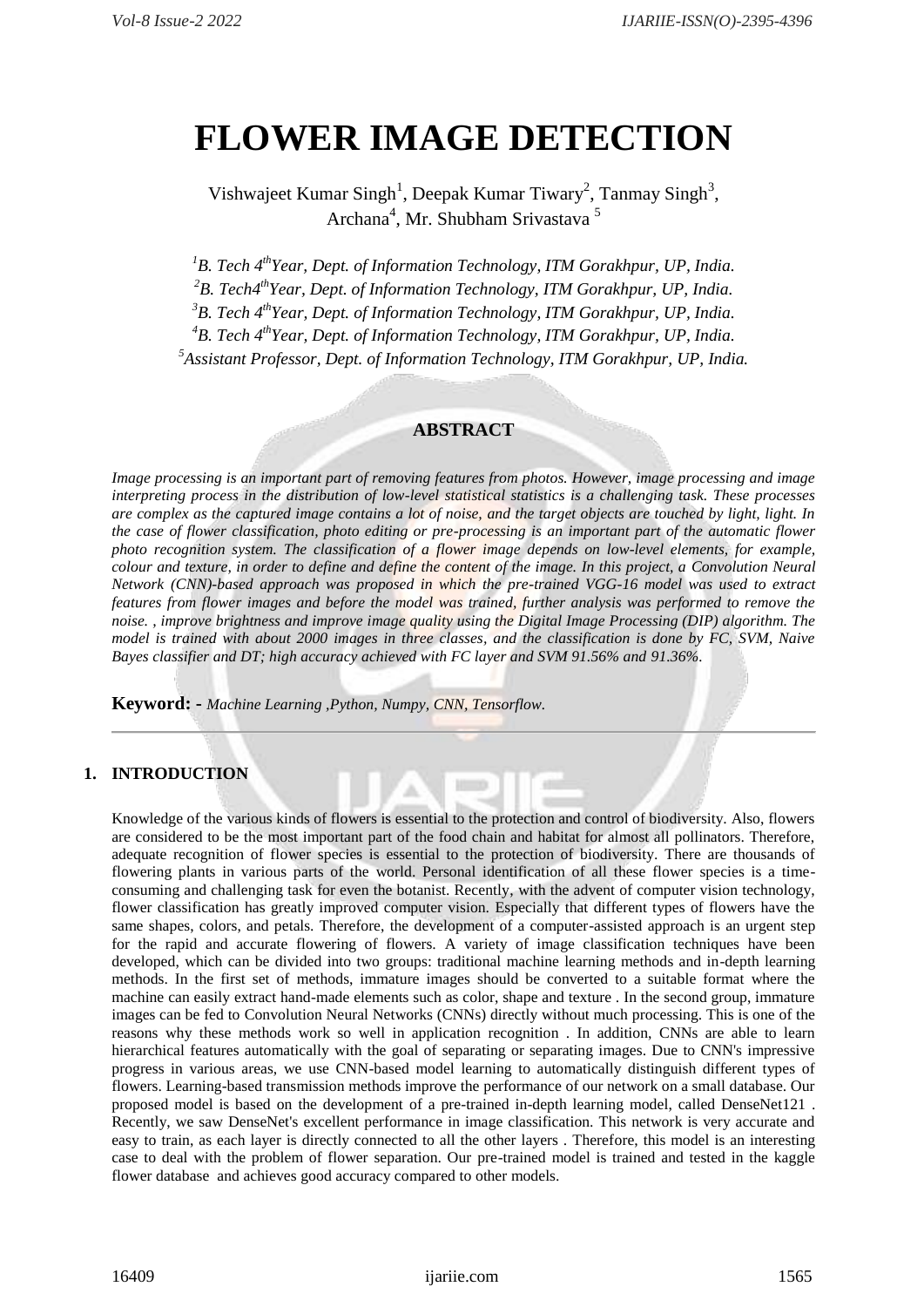In this study method of passing the test is introduced. In this process a pre-trained CNN model is used to extract elements from flower images and segmentation function. Basically, the purpose of the project is to obtain high phase accuracy with the minimum set data of that VGG16 used in the network data set.

# **2. LITERATURE REVIEW**

In-depth learning methods are based on neural networks and power-based models. In-depth learning uses multiple layers of processing to extract features. Each completed layer receives the output in the previous layer as input . In in-depth reading, the first layers produce the most common features such as the information at the end, while the subsequent layers produce the most obvious features. High-quality features are reproduced from low-key features to build a consistent presentation. This diagram represents the study of multiple levels associated with different intake levels . In-depth learning is basically based on learning from data representation. In-depth learning methods algorithms are used to solve many machine learning problems.The image separation area, is one of the areas where in-depth learning is used. Photo classification is the subject of the most comprehensive image processing. It is an important technology that many people apply to every aspect of human life. Scheduling length of time to allow non-class images to be included in their classrooms. . Divisions can be binary or multiple. There are many studies done on picture classification books. CNN Architecture is the most preferred method. This was due to the Imagenet competition organized in 2012. A. Krizevsky et al. participated in the competition with a model they created using convolutional neural networks and showed the best performance result of recent times. Y. Seo et al. , used the Convolutional Neural Network (CNN) to differentiate the image of clothing from the fashion business. In this study, it was revealed that segregation of clothing may be difficult due to the lack of tagged image data for different categories of clothing and each category. Therefore, they recommend GoogLeNet architecture training for the ImageNet database as well as a well-prepared data set based on design features. N. Hnoohom et al. , introduced a predictive model for classifying fast food images in Thailand. The model was trained in natural photography (Google Net database) and used a well-tuned in-depth learning process to create a speculative Thai fast food model. Y. A. L. Alsabahi et al. , used the transmission study based on the Inception V3 model to classify DR images. They used the weight of the Inception V3 model trained in the ImageNet database and optimized their data sets. In the study, the problem of classification was investigated. To this end, the training process is carried out using pre-trained models and Kaggle floral detection database .

# **3. PROBLEM STATEMENT**

Similar projects have recently been undertaken to identify flowering plants and plants. An important challenge developers face is finding the right ingredients for plants and flowers as there are so many variations in shape, color and texture of flowers. During the development of the project, it was noted that most of the programs focused on mathematical thinking involved in image representation. So the biggest challenge identified was the semantic gap that occurs due to differences in representation of digital imagery and human perception.

# **4. PROPOSED MODEL**

From previous discussion we can understand that transfer learning is basically utilize the previous knowledge form source network in a target task. The important discussion in this section is how to transfer, what to transfer and when to transfer. What to transfer is the initial step for transfer learning, once we know our target task we can figure out what to transfer. Then it comes when to transfer, because using transfer learning we always want to improve the performance and we don't want the degrade so it is very important to decide when to transfer. After deciding what to transfer and when to transfer we can proceed for how to transfer, there are few techniques available for transfer learning we need to choose proper technique according to source and target data to get best optimal result. There are diverse Transfer learning procedures and methods, which can be applied, dependent on the area, job that needs to be done, and the accessibility of information. Based on that there are three category these are following: Inductive Transfer learning, Unsupervised Transfer Learning, Transudative Transfer Learning.

#### **1. Boredom Education.**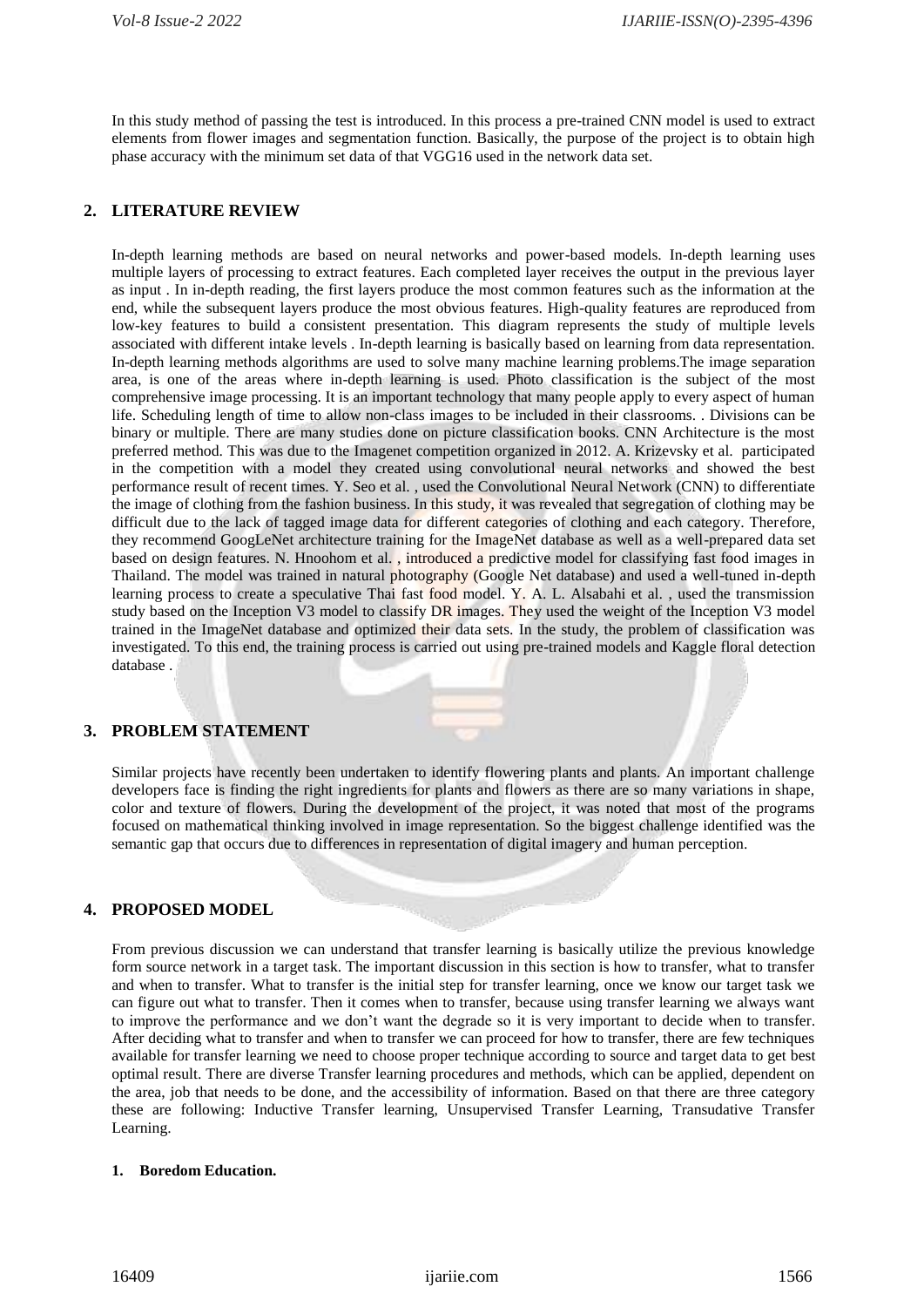In this case, the source locations and the target locations are the same, however the source and target function are not the same. Statistics attempts to use inductive predispositions of source space to help improve objective function. Depending on whether the source material contains fictional information or not, this can be further divided into two categories, such as performing multiple learning and learning activities, each.

#### **2. Learning Uncontrolled Transfer**

This setting is similar to reading Subsequent Transfer by paying attention to unattended tasks in the policy field. Source and target locations are compared, yet functions are not the same. In this case, the label data is not accessible to both spaces.

#### **3. Transformational Transmission Studies**

In this case, there are similarities between the source and the targeted shares, however the related areas are different. In this setting, the source area has a lot of labelled data, while the policy space does not. This can be further organized by the categories below, referring to settings where feature fields are different or peripheral possibilities.

# **4. FUTURE SCOPE**

Some of the future scopes that can be done to this system are:

- 1. To provide more information of flower and their family, that might help Botany student for study and research purpose.
- 2. This helps in predicting the flower present in data set.

# **5. CONCLUSION**

From the proposed method it can be concluded that Using transfer learning method good accuracy can be achieved without having a large number of data set. Using SVM classifier with rbf kernel better accuracy can be achieved for multiple class classification although SVM works better for binary classification.

# **6. REFERENCE**

[1] M.E.Nilsback, and A. Zisserman, "Automatic flower classification over a large number of classes", IEEE, 2008 [Sixth Indian Conference on Computer Vision, Graphics & Image Processing.

[2] R.Shaparia, N. Patel, and Z.Shah, "Separation of flowers using texture and color elements", 2: p. 113-118, 2017

[3] K.Bae, J.Park, J.Lee, Y.Lee, and C.Lim, "Flower Classification with Modified Multimodal Convolutional Neural Networks", p. 113455, 2020.

[4] G.Huang, Z.Liu, and L.Van Der Maaten, "Most Connected Networks", IEEE, 2017 [Decisions of the IEEE conference on computer visualization and pattern recognition, 2017.

[5] S.Jégou, M.Drozdzal, D.Vazquez, A.Romero, and Y.Bengio, "100 ounces of tiramisu: The full convolutional densenets of semantic separation", IEEE, 2017 [Conference Procedures of IEEE computer vision and pattern workshops, 2017]

[6] L. Deng and D. Yu, "In-depth Learning: Methods and Applications", 10th International Conference on Knowledge and Wisdom (KST) 2018, vol. 7, no. 3–4, pages 197-387, 2014.